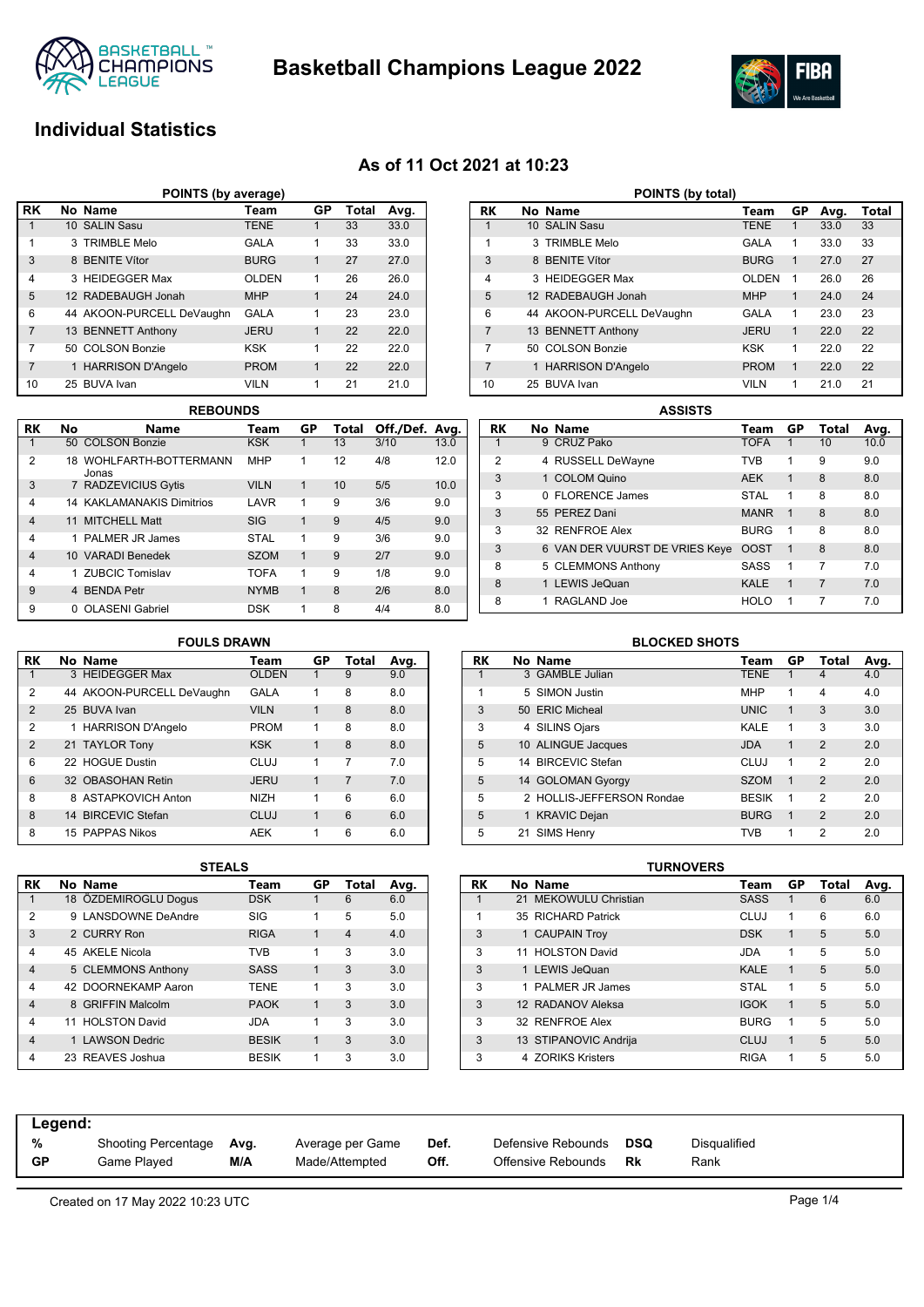



### **Individual Statistics**

|                | TOTAL FIELD GOALS % (8 attempts/game minimum) |             |              |       |      |
|----------------|-----------------------------------------------|-------------|--------------|-------|------|
| RK             | No Name                                       | Team        | GP           | M/A   | ℅    |
|                | 21 SIMS Henry                                 | <b>TVB</b>  |              | 7/9   | 77.8 |
| 1              | 77 YASAR Muhsin                               | <b>TOFA</b> | 1            | 7/9   | 77.8 |
| 3              | 3 TRIMBLE Melo                                | <b>GALA</b> | 1            | 12/17 | 70.6 |
| 4              | 1 BLACKMON James                              | <b>KSK</b>  | 1            | 7/10  | 70.0 |
| $\overline{4}$ | 1 WALKER Devondrick                           | <b>RIGA</b> | $\mathbf{1}$ | 7/10  | 70.0 |
| 6              | 9 LANSDOWNE DeAndre                           | SIG         | 1            | 9/13  | 69.2 |
| 7              | 10 SALIN Sasu                                 | <b>TENE</b> | 1            | 11/16 | 68.8 |
| 8              | 8 BENITE Vítor                                | <b>BURG</b> | 1            | 10/15 | 66.7 |
| 9              | 13 BENNETT Anthony                            | <b>JERU</b> | 1            | 8/12  | 66.7 |
| 9              | 3 LOGAN David                                 | SASS        | 1            | 8/12  | 66.7 |

| RK             | No Name             | Team        | GP | Total | Avg. |
|----------------|---------------------|-------------|----|-------|------|
| 1              | 3 TRIMBLE Melo      | <b>GALA</b> |    | 12    | 12.0 |
| $\overline{2}$ | 10 SALIN Sasu       | <b>TENE</b> | 1  | 11    | 11.0 |
| 3              | 8 BENITE Vítor      | <b>BURG</b> | 1  | 10    | 10.0 |
| 3              | 50 COLSON Bonzie    | <b>KSK</b>  | 1  | 10    | 10.0 |
| 5              | 9 LANSDOWNE DeAndre | <b>SIG</b>  | 1  | 9     | 9.0  |
| 5              | 12 RADEBAUGH Jonah  | <b>MHP</b>  | 1  | 9     | 9.0  |
| $\overline{7}$ | 8 GRIFFIN Malcolm   | <b>PAOK</b> | 1  | 8     | 8.0  |
| 7              | 10 HARDING Jerrick  | <b>NYMB</b> | 1  | 8     | 8.0  |
| $\overline{7}$ | 3 LOGAN David       | <b>SASS</b> | 1  | 8     | 8.0  |
| 7              | 30 STEWART Elijah   | CLUJ        | 1  | 8     | 8.0  |

**TOTAL FIELD GOALS MADE** 

|    |     | 2 POINT FIELD GOALS % (6 attempts/game minimum) |              |           | <b>2 POINT FIELD GOALS MADE</b> |       |                |                     |             |
|----|-----|-------------------------------------------------|--------------|-----------|---------------------------------|-------|----------------|---------------------|-------------|
| RK |     | No Name                                         | Team         | <b>GP</b> | M/A                             | %     | <b>RK</b>      | No Name             | Team        |
|    |     | 21 BAKO Ismael                                  | <b>MANR</b>  |           | 7/7                             | 100.0 |                | 50 COLSON Bonzie    | <b>KSK</b>  |
| 2  |     | 21 MEKOWULU Christian                           | <b>SASS</b>  |           | 6/7                             | 85.7  | $\overline{2}$ | 9 PERL Zoltan       | <b>SZOM</b> |
| 3  |     | 9 LANSDOWNE DeAndre                             | SIG.         |           | 7/9                             | 77.8  | 3              | 21 BAKO Ismael      | <b>MANR</b> |
| 3  |     | 77 YASAR Muhsin                                 | <b>TOFA</b>  |           | 7/9                             | 77.8  | 3              | 9 LANSDOWNE DeAndre | <b>SIG</b>  |
| 3  |     | 8 YOUNG Michael                                 | <b>STAL</b>  |           | 7/9                             | 77.8  | 3              | 20 NURGER Rauno     | KALE        |
| 6  | 33. | DIMSA Tomas                                     | TVB          |           | 6/8                             | 75.0  | 3              | 15 PAPPAS Nikos     | AEK         |
| 6  |     | 21 SIMS Henry                                   | <b>TVB</b>   |           | 6/8                             | 75.0  | 3              | 12 RADEBAUGH Jonah  | <b>MHP</b>  |
| 8  |     | 8 BENITE Vitor                                  | <b>BURG</b>  |           | 5/7                             | 71.4  | 3              | 77 YASAR Muhsin     | <b>TOFA</b> |
| 8  |     | 45 BOOTHE Nathan                                | <b>DSK</b>   |           | 5/7                             | 71.4  | 3              | 8 YOUNG Michael     | <b>STAL</b> |
| 8  | 21  | ODIASE Tai                                      | <b>OLDEN</b> |           | 5/7                             | 71.4  | 10             | 8 GRIFFIN Malcolm   | <b>PAOK</b> |

|               | <b>2 POINT FIELD GOALS MADE</b> |             |              |                |      |
|---------------|---------------------------------|-------------|--------------|----------------|------|
| RK            | No Name                         | Team        | GP           | Total          | Avg. |
| 1             | 50 COLSON Bonzie                | <b>KSK</b>  |              | 9              | 9.0  |
| $\mathcal{P}$ | 9 PERL Zoltan                   | <b>SZOM</b> | 1            | 8              | 8.0  |
| 3             | 21 BAKO Ismael                  | <b>MANR</b> | 1            | $\overline{7}$ | 7.0  |
| 3             | 9 LANSDOWNE DeAndre             | SIG         | 1            | 7              | 7.0  |
| 3             | 20 NURGER Rauno                 | <b>KALE</b> | 1            | $\overline{7}$ | 7.0  |
| 3             | 15 PAPPAS Nikos                 | <b>AEK</b>  | 1            | 7              | 7.0  |
| 3             | 12 RADEBAUGH Jonah              | <b>MHP</b>  | $\mathbf{1}$ | $\overline{7}$ | 7.0  |
| 3             | 77 YASAR Muhsin                 | <b>TOFA</b> | 1            | 7              | 7.0  |
| 3             | 8 YOUNG Michael                 | <b>STAL</b> | 1            | $\overline{7}$ | 7.0  |
| 10            | 8 GRIFFIN Malcolm               | <b>PAOK</b> | 1            | 6              | 6.0  |

|                | 3 POINT FIELD GOALS % (2 attempts/game minimum) |             |    |      |       | <b>3 POINT FIELD GOALS MADE</b> |                     |             |
|----------------|-------------------------------------------------|-------------|----|------|-------|---------------------------------|---------------------|-------------|
| RK             | No Name                                         | Team        | GР | M/A  | %     | <b>RK</b>                       | No Name             | Team        |
|                | 12 MOKROS Jaroslaw                              | <b>STAL</b> |    | 3/3  | 100.0 |                                 | 10 SALIN Sasu       | <b>TENE</b> |
| 1              | 12 RADANOV Aleksa                               | <b>IGOK</b> | 1  | 3/3  | 100.0 |                                 | 3 TRIMBLE Melo      | <b>GALA</b> |
| 3              | 5 GERSHON Amit                                  | <b>JERU</b> | 1  | 2/2  | 100.0 | 3                               | 8 BENITE Vítor      | <b>BURG</b> |
| 3              | 32 RENFROE Alex                                 | <b>BURG</b> | 1  | 2/2  | 100.0 | 3                               | 13 BENNETT Anthony  | <b>JERU</b> |
| 3              | 19 STREBKOV Ivan                                | <b>NIZH</b> | 1  | 2/2  | 100.0 | 3                               | 3 LOGAN David       | <b>SASS</b> |
| 6              | 3 TRIMBLE Melo                                  | <b>GALA</b> | 1  | 8/10 | 80.0  | 3                               | 5 RILEY Jalen       | <b>RIGA</b> |
| $\overline{7}$ | 21 ABROMAITIS Tim                               | <b>UNIC</b> |    | 3/4  | 75.0  | 3                               | 1 WALKER Devondrick | <b>RIGA</b> |
| 8              | 1 WALKER Devondrick                             | <b>RIGA</b> |    | 5/7  | 71.4  | 8                               | 33 KITSING Kristjan | <b>KALE</b> |
| 9              | 4 JOHNSON Chris                                 | <b>HOLO</b> |    | 4/6  | 66.7  | 8                               | 3 ROBERSON John     | <b>SIG</b>  |
| 10             | 8 BORTOLANI Giordano                            | <b>TVB</b>  |    | 2/3  | 66.7  | 8                               | 3 SIMON Chase       | <b>JDA</b>  |

|   | <b>JULINOUN UILID</b> | TIVLY                                                                                                                                                                                                                                         |    | 47 U | UU.1                                           |
|---|-----------------------|-----------------------------------------------------------------------------------------------------------------------------------------------------------------------------------------------------------------------------------------------|----|------|------------------------------------------------|
|   |                       | <b>TVB</b>                                                                                                                                                                                                                                    | 1  | 2/3  | 66.7                                           |
|   |                       |                                                                                                                                                                                                                                               |    |      |                                                |
|   |                       | Team                                                                                                                                                                                                                                          | GP | M/A  | ℅                                              |
|   |                       | <b>NIZH</b>                                                                                                                                                                                                                                   |    | 8/8  | 100.0                                          |
|   |                       | <b>UNIC</b>                                                                                                                                                                                                                                   | 1  | 6/6  | 100.0                                          |
|   |                       | <b>AEK</b>                                                                                                                                                                                                                                    | 1  | 6/6  | 100.0                                          |
|   |                       | <b>STAL</b>                                                                                                                                                                                                                                   | 1  | 6/6  | 100.0                                          |
|   |                       | <b>MHP</b>                                                                                                                                                                                                                                    | 1  | 6/6  | 100.0                                          |
|   |                       | <b>MANR</b>                                                                                                                                                                                                                                   | 1  | 5/5  | 100.0                                          |
|   |                       | LAVR                                                                                                                                                                                                                                          | 1  | 5/5  | 100.0                                          |
|   |                       | <b>SIG</b>                                                                                                                                                                                                                                    | 1  | 5/5  | 100.0                                          |
| 0 |                       | <b>DSK</b>                                                                                                                                                                                                                                    | 1  | 5/5  | 100.0                                          |
|   |                       | 8 BORTOLANI Giordano<br>No Name<br>8 ASTAPKOVICH Anton<br>3 FERNANDEZ Jaime<br>17 GRIFFIN Eric<br>77 KULIG Damian<br>5 SIMON Justin<br>5 JOU Guillem<br><b>14 KAKLAMANAKIS Dimitrios</b><br>23 MAILLE Jean-Baptiste<br><b>OLASENI Gabriel</b> |    |      | <b>FREE THROWS % (3 attempts/game minimum)</b> |

6 9 PERL Zoltan SZOM 1 5/5 100.0

|  |  |  |  | <b>3 POINT FIELD GOALS MADE</b> |  |  |  |  |
|--|--|--|--|---------------------------------|--|--|--|--|
|--|--|--|--|---------------------------------|--|--|--|--|

| RK | No Name             | Team        | GP | Total          | Avg. |
|----|---------------------|-------------|----|----------------|------|
|    | 10 SALIN Sasu       | <b>TENE</b> | 1  | 8              | 8.0  |
| 1  | 3 TRIMBLE Melo      | GALA        | 1  | 8              | 8.0  |
| 3  | 8 BENITE Vítor      | <b>BURG</b> | 1  | 5              | 5.0  |
| 3  | 13 BENNETT Anthony  | JERU        | 1  | 5              | 5.0  |
| 3  | 3 LOGAN David       | <b>SASS</b> | 1  | 5              | 5.0  |
| 3  | 5 RILEY Jalen       | <b>RIGA</b> | 1  | 5              | 5.0  |
| 3  | 1 WALKER Devondrick | <b>RIGA</b> | 1  | 5              | 5.0  |
| 8  | 33 KITSING Kristjan | KALE        | 1  | $\overline{4}$ | 4.0  |
| 8  | 3 ROBERSON John     | <b>SIG</b>  | 1  | $\overline{4}$ | 4.0  |
| 8  | 3 SIMON Chase       | <b>JDA</b>  | 1  | 4              | 4.0  |

|    | <b>FREE THROWS MADE</b> |                           |              |              |                |      |  |
|----|-------------------------|---------------------------|--------------|--------------|----------------|------|--|
| RK |                         | No Name                   | Team         | GP           | Total          | Avg. |  |
|    |                         | 3 HEIDEGGER Max           | <b>OLDEN</b> | 1            | 10             | 10.0 |  |
| 2  |                         | 44 AKOON-PURCELL DeVaughn | GALA         | 1            | 9              | 9.0  |  |
| 3  |                         | 8 ASTAPKOVICH Anton       | <b>NIZH</b>  | 1            | 8              | 8.0  |  |
| 3  |                         | 25 BUVA Ivan              | <b>VILN</b>  | 1            | 8              | 8.0  |  |
| 5  |                         | 1 HARRISON D'Angelo       | <b>PROM</b>  | $\mathbf{1}$ | $\overline{7}$ | 7.0  |  |
| 5  |                         | 2 HOLLIS-JEFFERSON Rondae | <b>BESIK</b> | 1            | 7              | 7.0  |  |
| 5  |                         | 21 MEKOWULU Christian     | SASS         | $\mathbf{1}$ | $\overline{7}$ | 7.0  |  |
| 8  |                         | 23 BATTLE Tyus            | SASS         | 1            | 6              | 6.0  |  |
| 8  |                         | 17 GRIFFIN Eric           | <b>AEK</b>   | 1            | 6              | 6.0  |  |
| 8  |                         | 5 SIMON Justin            | <b>MHP</b>   | 1            | 6              | 6.0  |  |

| Legend:   |                     |      |                  |      |                    |            |              |
|-----------|---------------------|------|------------------|------|--------------------|------------|--------------|
| %         | Shooting Percentage | Avg. | Average per Game | Def. | Defensive Rebounds | <b>DSQ</b> | Disqualified |
| <b>GP</b> | Game Plaved         | M/A  | Made/Attempted   | Off. | Offensive Rebounds | Rk         | Rank         |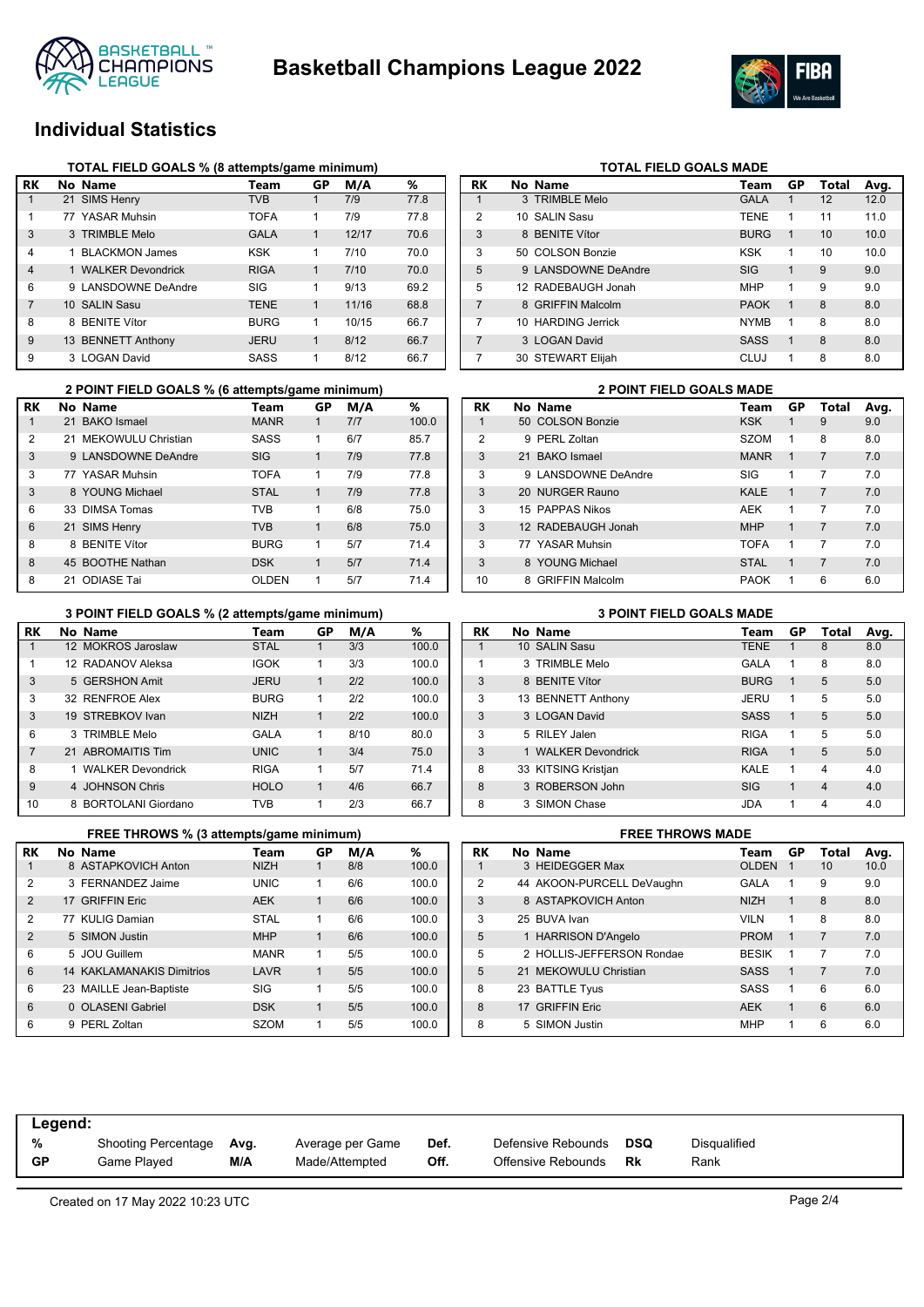



### **Individual Statistics**

|    |   | <b>TOTAL FIELD GOAL ATTEMPTS</b> |             |              |       |      |
|----|---|----------------------------------|-------------|--------------|-------|------|
| RK |   | No Name                          | Team        | GP           | Total | Avg. |
| 1  |   | 10 HARDING Jerrick               | <b>NYMB</b> | 1            | 20    | 20.0 |
| 1  |   | 15 PAPPAS Nikos                  | <b>AEK</b>  | 1            | 20    | 20.0 |
| 3  |   | 50 COLSON Bonzie                 | <b>KSK</b>  | $\mathbf{1}$ | 19    | 19.0 |
| 3  | 8 | <b>GRIFFIN Malcolm</b>           | <b>PAOK</b> | 1            | 19    | 19.0 |
| 5  |   | 30 STEWART Elijah                | CLUJ        | 1            | 18    | 18.0 |
| 6  |   | 9 PERL Zoltan                    | <b>SZOM</b> | 1            | 17    | 17.0 |
| 6  |   | 3 TRIMBLE Melo                   | <b>GALA</b> | $\mathbf{1}$ | 17    | 17.0 |
| 8  |   | 1 KELLY Rashard                  | JDA         | 1            | 16    | 16.0 |
| 8  |   | 10 SALIN Sasu                    | <b>TENE</b> | 1            | 16    | 16.0 |
| 8  |   | 3 SIMON Chase                    | JDA         | 1            | 16    | 16.0 |

|                | <b>3 POINT FIELD GOAL ATTEMPTS</b> |                          |             |    |       |      |
|----------------|------------------------------------|--------------------------|-------------|----|-------|------|
| RK             |                                    | No Name                  | Team        | GP | Total | Avg. |
| 1              |                                    | 10 SALIN Sasu            | <b>TENE</b> |    | 13    | 13.0 |
| 2              |                                    | 1 BOST Dee               | GALA        | 1  | 11    | 11.0 |
| $\mathcal{P}$  |                                    | 3 ROBERSON John          | SIG         | 1  | 11    | 11.0 |
| 4              |                                    | 30 GILLET Pierre-Antoine | <b>OOST</b> | 1  | 10    | 10.0 |
| $\overline{4}$ |                                    | 3 SIMON Chase            | <b>JDA</b>  | 1  | 10    | 10.0 |
| 4              |                                    | 3 TRIMBLE Melo           | GALA        | 1  | 10    | 10.0 |
| $\overline{7}$ |                                    | 33 KITSING Kristjan      | <b>KALE</b> | 1  | 9     | 9.0  |
| 7              |                                    | 30 STEWART Elijah        | CLUJ        | 1  | 9     | 9.0  |
| $\overline{7}$ |                                    | 24 WALLER Antabia        | <b>IGOK</b> | 1  | 9     | 9.0  |
| 10             | 8                                  | <b>BENITE Vítor</b>      | <b>BURG</b> | 1  | 8     | 8.0  |

| RK | No Name               | Team        | GP | Total | Avg. |
|----|-----------------------|-------------|----|-------|------|
| 1  | 9 ERDEN Semih         | <b>KSK</b>  |    | 5     | 5.0  |
| 1  | 5 GANKEVICH Alexander | <b>NIZH</b> | 1  | 5     | 5.0  |
| 1  | 22 GENTILE Stefano    | <b>SASS</b> | 1  | 5     | 5.0  |
| 1  | 4 JOHNSON Chris       | <b>HOLO</b> | 1  | 5     | 5.0  |
| 1  | 6 KELLER Akos         | <b>SZOM</b> | 1  | 5     | 5.0  |
| 1  | 21 LEISSNER Tanner    | <b>VILN</b> | 1  | 5     | 5.0  |
| 1  | 1 LEWIS JeQuan        | <b>KALE</b> | 1  | 5     | 5.0  |
| 1  | 2 SONSIRMA Yunus      | KSK         | 1  | 5     | 5.0  |
| 1  | 20 WARE Gavin         | <b>JDA</b>  | 1  | 5     | 5.0  |
| 1  | 6 ZANELLI Alessandro  | <b>BRIN</b> |    | 5     | 5.0  |

| l RK           | No Name             | Team        | GP | <b>Total</b> | Avg. |
|----------------|---------------------|-------------|----|--------------|------|
| 1              | 50 COLSON Bonzie    | <b>KSK</b>  | 1  |              | 1.0  |
| 1              | 9 CRUZ Pako         | <b>TOFA</b> | 1  | 1            | 1.0  |
| 1              | 7 RADZEVICIUS Gytis | <b>VILN</b> | 1  | $\mathbf 1$  | 1.0  |
| 4              | 4 BUYUKTUNCEL Berke | <b>TOFA</b> | 1  | $\Omega$     | 0.0  |
| $\overline{4}$ | 23 KILPATRICK Sean  | <b>JERU</b> | 1  | $\Omega$     | 0.0  |
| 4              | 0 LEWIS Marcus      | LAVR        | 1  | $\Omega$     | 0.0  |
| $\overline{4}$ | 3 LICHUTIN Maxim    | <b>NIZH</b> | 1  | $\Omega$     | 0.0  |
| 4              | 2 PATRICK Jacob     | <b>MHP</b>  | 1  | $\Omega$     | 0.0  |
| $\overline{4}$ | 3 PINEIRO Isaiah    | <b>DSK</b>  | 1  | $\Omega$     | 0.0  |
| 4              | 1 RIVERS Demetre    | <b>NYMB</b> | 1  | 0            | 0.0  |

| <b>2 POINT FIELD GOAL ATTEMPTS</b> |
|------------------------------------|
|------------------------------------|

| RK             | No Name            | Team        | GP          | Total | Avg. |
|----------------|--------------------|-------------|-------------|-------|------|
| 1              | 50 COLSON Bonzie   | <b>KSK</b>  | 1           | 15    | 15.0 |
| 1              | 9 PERL Zoltan      | <b>SZOM</b> | 1           | 15    | 15.0 |
| 3              | 8 GRIFFIN Malcolm  | <b>PAOK</b> | $\mathbf 1$ | 14    | 14.0 |
| $\overline{4}$ | 10 HARDING Jerrick | <b>NYMB</b> | 1           | 12    | 12.0 |
| $\overline{4}$ | 15 PAPPAS Nikos    | <b>AEK</b>  | 1           | 12    | 12.0 |
| 6              | 1 KELLY Rashard    | <b>JDA</b>  | 1           | 11    | 11.0 |
| 6              | 11 MITCHELL Matt   | <b>SIG</b>  | 1           | 11    | 11.0 |
| 6              | 20 NURGER Rauno    | KALE        | 1           | 11    | 11.0 |
| 6              | 1 PALMER JR James  | <b>STAL</b> | $\mathbf 1$ | 11    | 11.0 |
| 6              | 12 RADEBAUGH Jonah | <b>MHP</b>  | 1           | 11    | 11.0 |

## **3 POINT FIELD GOAL ATTEMPTS FREE THROW ATTEMPTS**

| RK            | No Name                   | Team         | GP          | Total | Avg. |
|---------------|---------------------------|--------------|-------------|-------|------|
| 1             | 44 AKOON-PURCELL DeVaughn | <b>GALA</b>  | 1           | 12    | 12.0 |
| 2             | 25 BUVA Ivan              | <b>VILN</b>  | 1           | 11    | 11.0 |
| $\mathcal{P}$ | 3 HEIDEGGER Max           | <b>OLDEN</b> | $\mathbf 1$ | 11    | 11.0 |
| 4             | 3 GAMBLE Julian           | <b>TENE</b>  | 1           | 10    | 10.0 |
| 5             | 8 ASTAPKOVICH Anton       | <b>NIZH</b>  | 1           | 8     | 8.0  |
| 5             | 5 GANKEVICH Alexander     | <b>NIZH</b>  | 1           | 8     | 8.0  |
| 5             | 1 HARRISON D'Angelo       | <b>PROM</b>  | 1           | 8     | 8.0  |
| 5             | 2 HOLLIS-JEFFERSON Rondae | <b>BESIK</b> | 1           | 8     | 8.0  |
| 5             | 21 MEKOWULU Christian     | <b>SASS</b>  | 1           | 8     | 8.0  |
| 10            | 23 GRAY Steven            | <b>HOLO</b>  | 1           | 7     | 7.0  |

### **PERSONAL FOULS MINUTES PLAYED**

| RK             |   | No Name                  | Team         | GP | Total   | Avg. |
|----------------|---|--------------------------|--------------|----|---------|------|
|                |   | 30 STEWART Elijah        | <b>CLUJ</b>  | 1  | 0:38:27 | 38.5 |
| 2              | 0 | <b>BONE</b> Jordan       | <b>BESIK</b> | 1  | 0:36:05 | 36.1 |
| 3              |   | 17 GRIFFIN Eric          | <b>AEK</b>   | 1  | 0:35:52 | 35.9 |
| 4              |   | 10 HARDING Jerrick       | <b>NYMB</b>  | 1  | 0:35:33 | 35.5 |
| 5              |   | 4 RUSSELL DeWayne        | <b>TVB</b>   | 1  | 0:34:21 | 34.4 |
| 6              |   | 35 RICHARD Patrick       | <b>CLUJ</b>  | 1  | 0:34:20 | 34.3 |
| $\overline{7}$ |   | 23 BATTLE Tyus           | <b>SASS</b>  | 1  | 0:33:59 | 34.0 |
| 8              |   | <b>HARRISON D'Angelo</b> | <b>PROM</b>  | 1  | 0:33:55 | 33.9 |
| 9              |   | 14 BIRCEVIC Stefan       | CLUJ         | 1  | 0:33:39 | 33.6 |
| 10             |   | 24 M'BAYE Amath          | <b>KSK</b>   | 1  | 0:33:20 | 33.3 |

### **DOUBLE DOUBLES OFFENSIVE REBOUNDS**

| RK             | No Name                       | Team        | GP | <b>Total</b>   | Avg. |
|----------------|-------------------------------|-------------|----|----------------|------|
|                | 5 UDANOH Ike                  | <b>SIG</b>  |    | 6              | 6.0  |
| $\overline{2}$ | 7 RADZEVICIUS Gytis           | <b>VILN</b> | 1  | 5              | 5.0  |
| $\overline{2}$ | 1 RIVERS Demetre              | <b>NYMB</b> | 1  | 5              | 5.0  |
| 2              | 23 VAULET Juampi              | AEK         | 1  | 5              | 5.0  |
| 5              | 2 BILAN Miro                  | <b>PROM</b> | 1  | $\overline{4}$ | 4.0  |
| 5              | 22 HOGUE Dustin               | <b>CLUJ</b> | 1  | $\overline{4}$ | 4.0  |
| 5              | 22 ILIC Dalibor               | <b>IGOK</b> | 1  | $\overline{4}$ | 4.0  |
| 5              | 11 MITCHELL Matt              | SIG         | 1  | $\overline{4}$ | 4.0  |
| 5              | 6 SEGEV Itay                  | <b>JERU</b> | 1  | $\overline{4}$ | 4.0  |
| 5              | 18 WOHLFARTH-BOTTERMANN Jonas | <b>MHP</b>  |    | 4              | 4.0  |

| Legend: |                          |     |                  |      |                    |            |                     |
|---------|--------------------------|-----|------------------|------|--------------------|------------|---------------------|
| %       | Shooting Percentage Avg. | M/A | Average per Game | Def. | Defensive Rebounds | <b>DSQ</b> | <b>Disqualified</b> |
| GP      | Game Played              |     | Made/Attempted   | Off. | Offensive Rebounds | Rk         | Rank                |